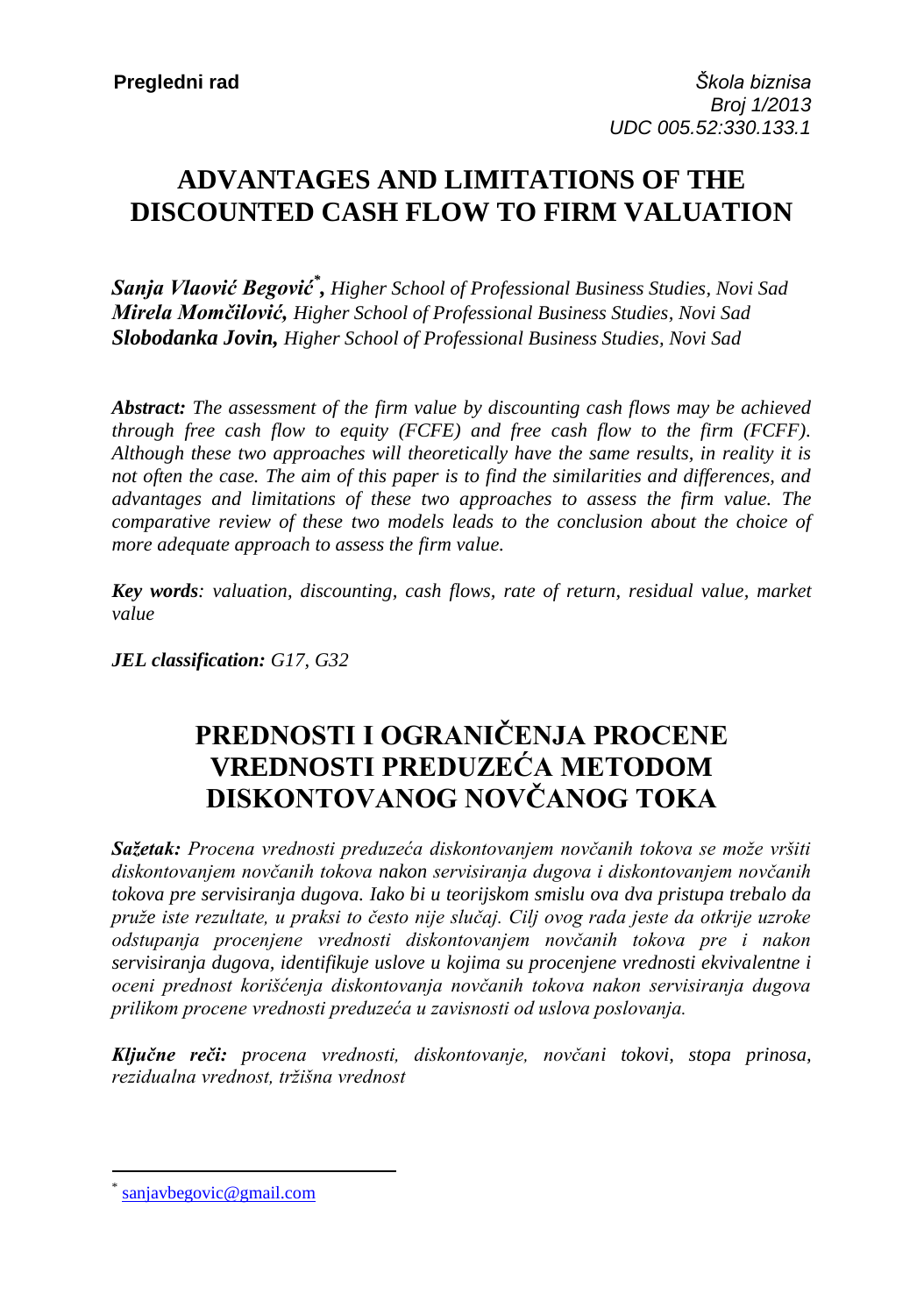## **1. INTRODUCTION**

Assessing the value of partial or total assets of a firm is a prerequisite for making important strategic decisions related to the sale, dividing or merging the firm. Next, the assessment of the firm value is done during privatization processes, when the shares of the firm are for the first time included in the list of stock exchange quotations, etc.

The firm value may be assessed by different methods, such as the method of book value, adjusted book value, assets, yield and liquidation value. The assessment of the value is usually determined using two methods to check the validity of the valuation. Then a yield method based on discounting cash flows is usually used (Vlaović Begović, Bolesnikov, Njegić, 2011). The aim of this method is to assess value according to the ability of the firm to generate free cash in future.

With the aim of more realistic planning of cash flows in the following period for the purposes of assessment, it is necessary to carry out the analysis of the firm in the recent period according to historical data, its position within the industry and macroeconomic data (Vlaović Begović, Bolesnikov, Njegić, 2011). The financial analysis provides information on yield power of the firm, its assets position, liquidity, solvency and indebtedness. The method of discounted cash flows determines the value of the firm depending on the expected cash flows and equity prices.

There are two cash flows and thus two approaches to assess the value of the firm – free cash flow to equity (FCFE) and free cash flow to the firm (FCFF). In the following part of the paper there will be the presentation of advantages and limitations of the application of these two approaches to assess the value of the firm as well as the choice of a more adequate approach.

### **2. THEORETICAL BASIS OF THE ASSESSMENT OF THE FIRM VALUE BY DISCOUNTING CASH FLOWS**

The discounted free cash flow to equity model for valuation requires (Rodić & Filipović, 2010):

- projection of free cash flow to equity,
- discounted rate calculation (return on equity),
- discounting the projected cash flows,
- determining the growth rate,
- calculating the residual value of the firm,
- discounting the residual value of the firm,
- adding the present value of cash flows and present value of the residual to obtain the value of the equity.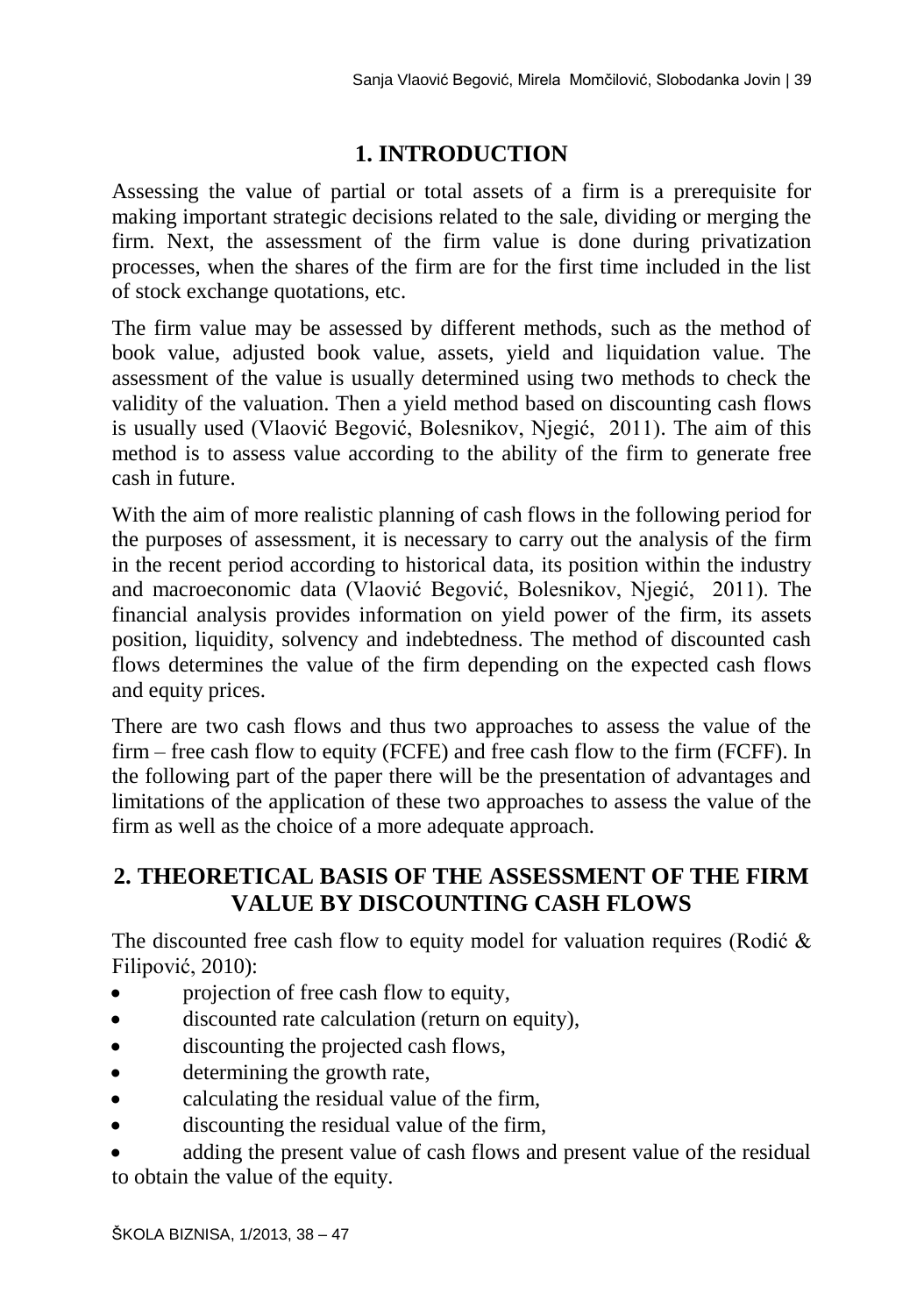The free cash flow to equity means a free cash flow which is available to the holders of ordinary shares after all operational expenses of interests and principal are paid and after necessary investments in net working capital and fixed assets are achieved (Stowe, Robinson, Pinto, & MeLeavey, 2002). In order to assess how much remains available to the holders of ordinary shares the starting point is usually net profit which is adjusted for the investments of the firm. In future an increase of cash flows is expected on the basis of investment (Zakić, 2011, p.56), however, at the time of valuation investments are an outflow of cash. Depreciation calculated for the fixed assets does not represent actual cash expenditures. Since depreciation is deduced while calculating net profit, it must be added back during the calculation of free cash flow. Capital expenditures are adjusted for the amount of depreciation and thus net capital expenditures of the firm are obtained. Net profit needs to be adjusted for the change in net working capital. An increase in net working capital leads to a fall in cash and vice versa, a fall in net working capital provides more cash for shareholders. In order to calculate free cash flow to equity, both new and old debts must be taken into account. Every new debt of the firm contributes to an increase in cash. Net indebtedness of the firm represents the difference between new debts and the outstanding debt paying (Damodaran, 2002). Net profit is adjusted for that amount.

*Free cash flow to equity = Net profit + Depreciation - Investment in fixed assets (capital expenditures) - Change in net working capital + New loans - Outstanding loans paying*

The discounted free cash flow to equity is performed by the rate of return on equity calculated by CAP (Capital Asset Pricing) model or build-up method. CAP model requires information on risk-free return rate, the value of Beta factor for a given firm (which is used to measure sensitivity of the return of the company compared to the total market yield) and the premium of market risk. However, in the conditions of undeveloped capital market and for the firms whose shares are not traded at the stock exchanges, the rate of return can be calculated by the build-up method which requires information on risk-free rate of return, rate of investment risk in a given firm and rate of investment risk in the country where the firm operates. Respecting the principle of permanence of operating, the residual value of the firm is calculated, and for this process the growth rate in the period after the last year of the projection of cash flows is needed. Discounting is also done by the rate of return on equity. By adding discounted cash flows and discounted residual period, the value of equity is obtained.

In the case of firm valuation by discounted free cash flow to the firm, it is necessary to do the following (Rodić & Filipović, 2010):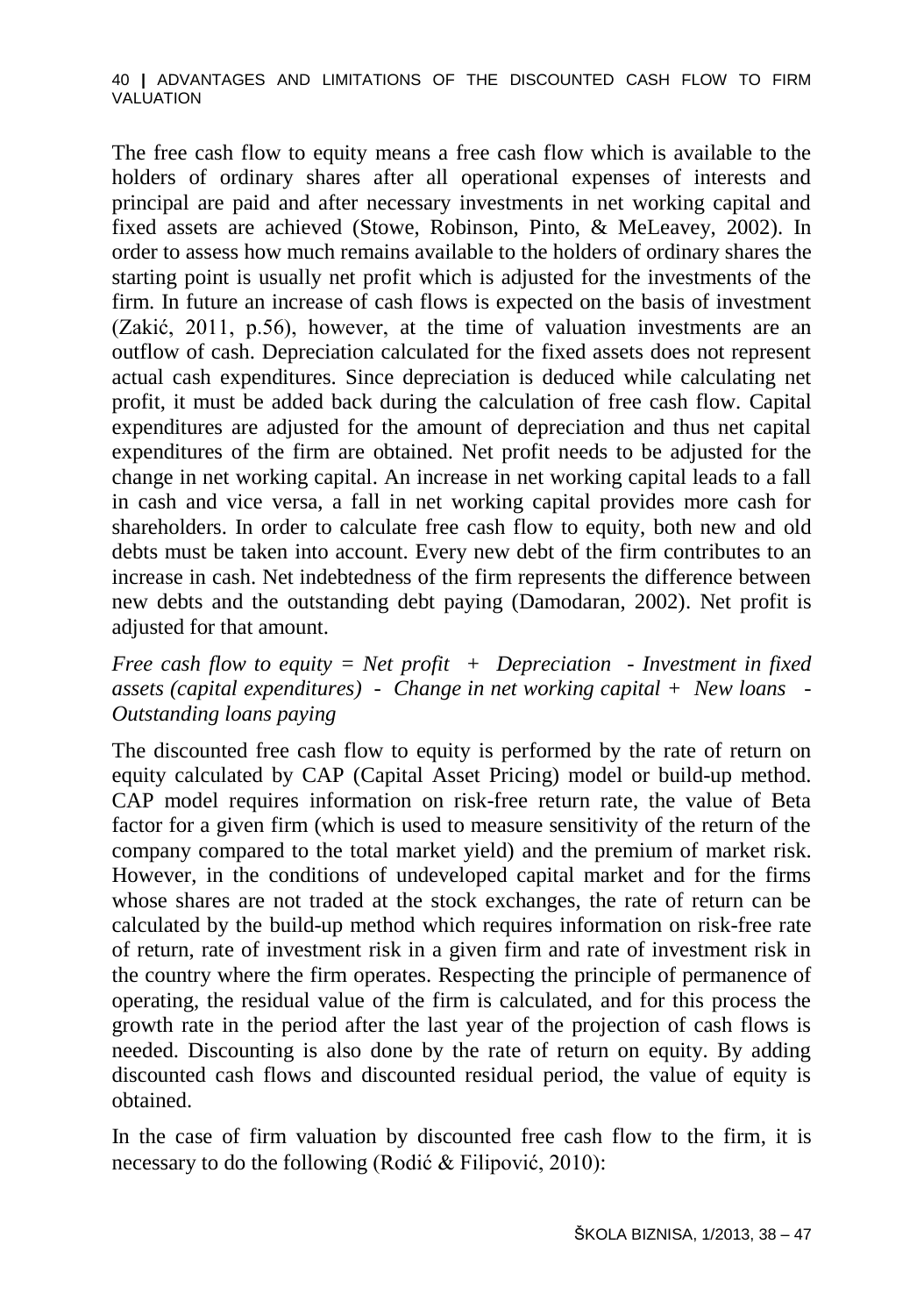- project free cash flow to the firm,
- calculate discount rate (weighted average cost of capital),
- discount the projected cash flows,
- determine the growth rate,
- calculate the residual value of the firm,
- discount the residual value of the firm,

 the value of the debt at the date of the valuation should be deduced from the sum of the present value of projected cash flows and the present value of the residual so the value of the equity will be obtained.

The free cash flow to the firm represents a cash flow available to those who provided shareholders and creditors with the capital necessary for business operations, and after all necessary investments in net working capital and fixed assets are conducted (Stowe, Robinson, Pinto, & MeLeavey, 2002). This is also a difference between free cash flow to equity and free cash flow to the firm and new projected debts. Namely, free cash flow to the firm does not take cash expenditures for interest and debt into account, whereas they are not neglected in the case of calculating free cash flow to equity (Damodaran, 2002).

### *Free cash flow to the firm = EBIT (1- tax rate) + Depreciation – Investment in fixed assets – Change in the net working capital*

For the purposes of discounting free cash flow to the firm, the price of all financing sources to the firm should be calculated by using the weighted average cost of capital (WACC), which takes into account the structure of the source unlike discounted free cash flow to equity which use the price of equity. Therefore, the addition of the present value of the projected free cash flow to the firm and the present value of the residual does not lead to the direct calculation of the equity value, as in the previous approach, the value of the debt on the date of the valuation is deduced but from the obtained sum in order to get the value of the equity.

## **3. COMPARATIVE OVERVIEW OF THE RESULTS OF THE VALUATION BY DISCOUNTED FREE CASH FLOWS TO EQUITY AND FREE CASH FLOW TO THE FIRM**

The listed methodologies will be applied in the valuation of the real company whose shares are listed at the Belgrade Stock Exchange.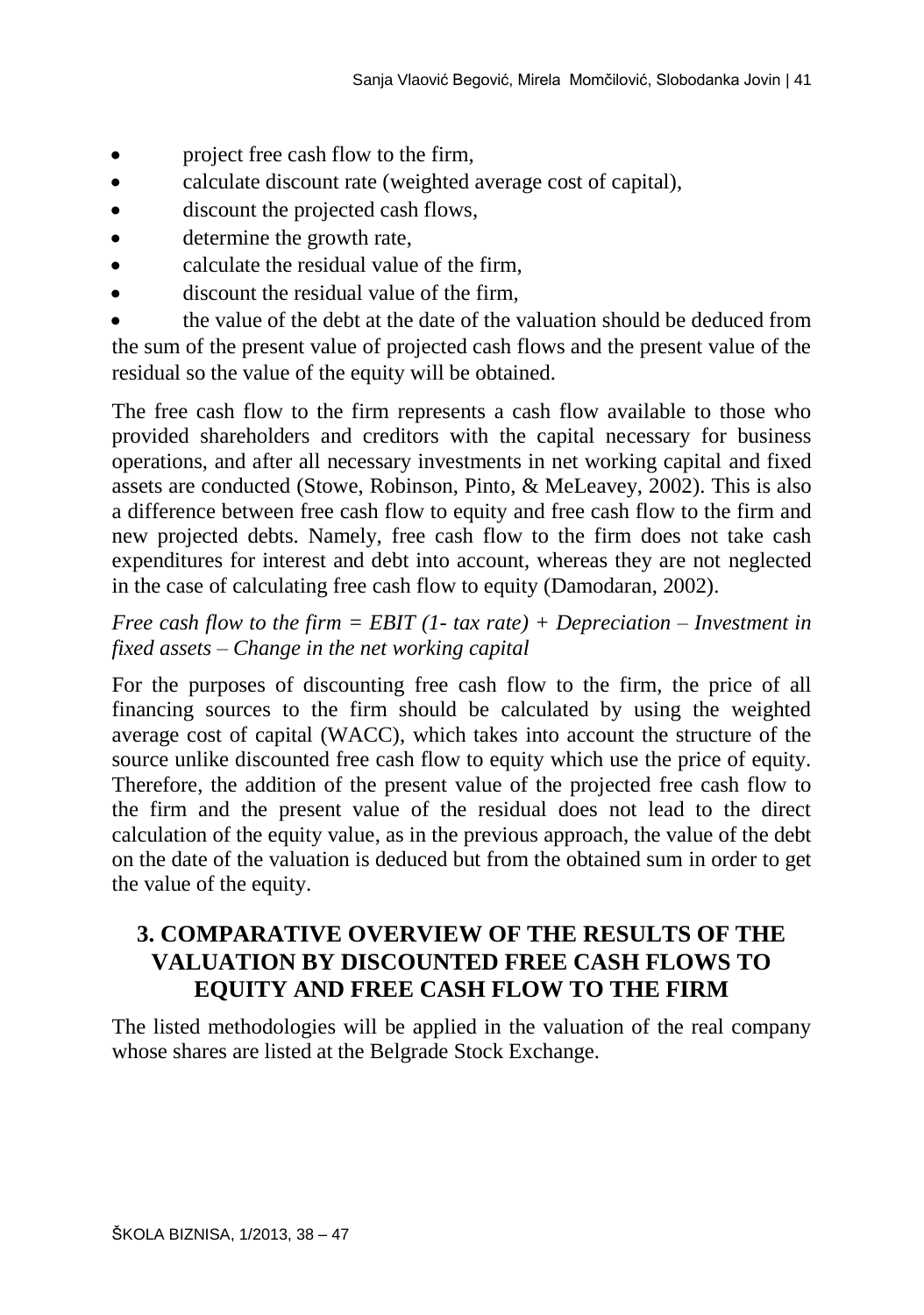42 **|** ADVANTAGES AND LIMITATIONS OF THE DISCOUNTED CASH FLOW TO FIRM VALUATION

#### **3.1. THE ASSESSMENT OF THE FIRM VALUE BY DISCOUNTED FREE CASH FLOWS TO EQUITY**

According to the analysis of financial reports, macroeconomic data and the analysis of the industry in which the given company operates, there is a projection of the net free cash flow to equity in the next five years:

Table 1

 $\overline{a}$ 

*The projection free cash flow to equity*

|                                             |         |         |              |         | in 000 RSD |
|---------------------------------------------|---------|---------|--------------|---------|------------|
| Year of the projection:                     | First   | Second  | <b>Third</b> | Fourth  | Fifth      |
| 1. Net profit                               | 247,057 | 294,957 | 348,788      | 405,860 | 431,718    |
| 2. Depreciation                             | 182,492 | 182,492 | 182,492      | 182,492 | 182,492    |
| 3. Investment in net working<br>capital     | 34,741  | 18,501  | 20.811       | 21,298  | 8,764      |
| 4. The outstanding loan paying              | 269,418 | 156,508 | 176,357      | 198,724 | 223,928    |
| 5. Free cash flow to equity $(1+2-3-$<br>4) | 125,390 | 302,440 | 334,112      | 368,330 | 381,518    |
|                                             |         |         |              |         |            |

*Note:* Based on (*Procena vrednosti preduzeća,* Rodić, Filipović, 2010, Beograd: Asimex.)

In the given company there will be neither investment in the plants, equipment and machinery nor new debts in the next five years. In order to calculate rates of return on equity the build-up method will be used so the following information is needed:

 rate of return on risk-free investment – 4.5% (Realna stopa prinosa na ulaganja bez rizika za period oktobar 2001 - april 2002., 2001) - Real rate of return on risk-free investment determined by the Agency for Privatization<sup>1</sup>, which is according to the Decision on methodology for capital and assets valuation in the Republic of Serbia used by the enterprises entering the process of privatization or undergoing statutory changes.

rate of investment risk in the firm  $-9.5%$  - the build-up method is used according to the Decision on methodology for capital and assets valuation in the Republic of Serbia. Due to its high range, this paper presents only the calculated rate of investment risk but not the procedure of its calculation.

The rate of return on equity is  $4.5\% + 9.5\% = 14\%$ . In order to obtain discount rate, it is needed to include the rate of interest risk in the country where the firm

<sup>&</sup>lt;sup>1</sup> The data from 2001 are used, since the Agency for Privatization did not determine afterwards the rate of return on investment or risk premium of investing in the Republic of Serbia.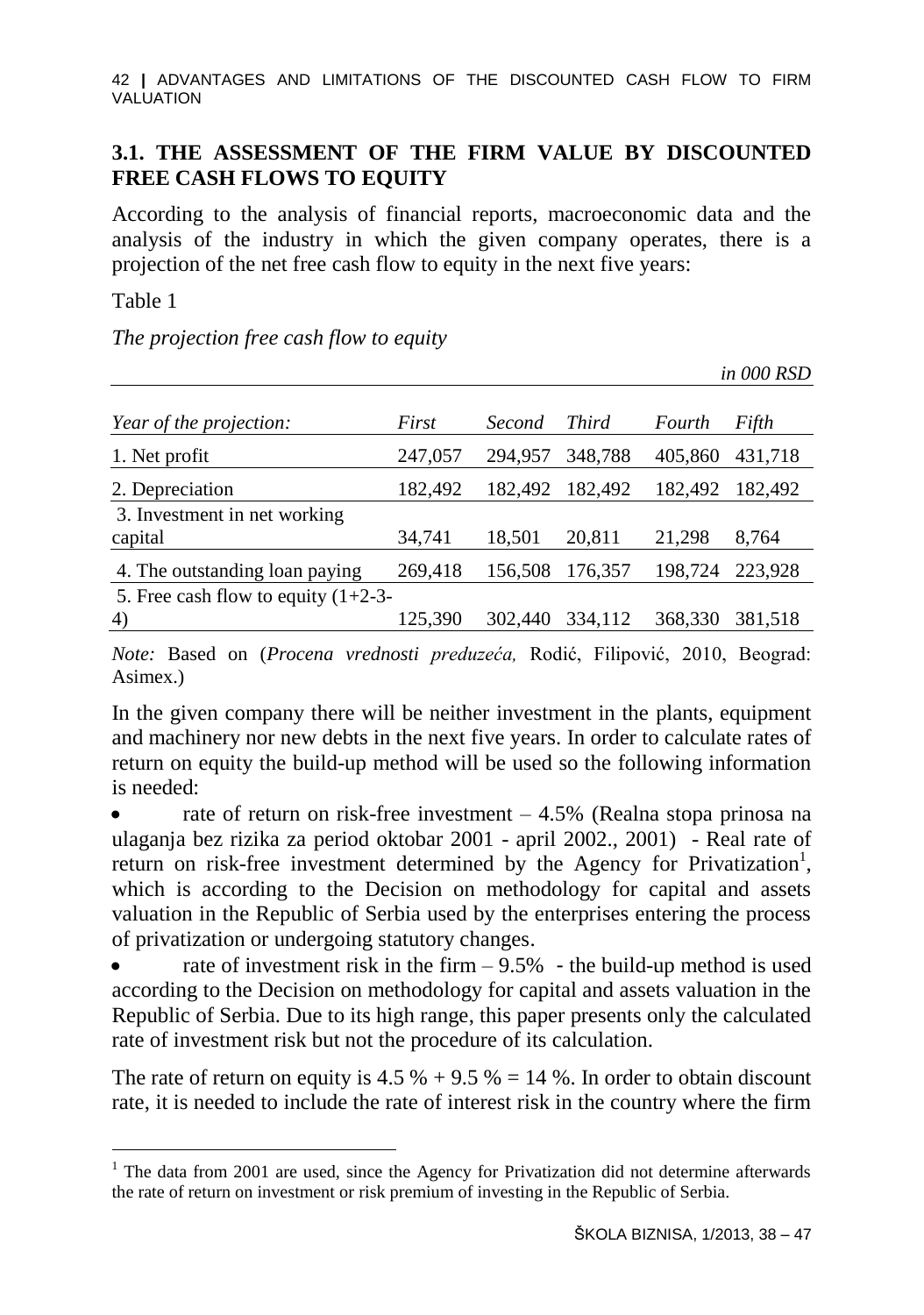operates – 7 % (Premija za rizik na ulaganje u SRJ za period oktobar 2000 april 2001., 2001). Thus the calculated discount rate is 21 % whereby the projected cash flows are at the level of the present value, as presented in Table 2:

#### Table 2

#### *Discounted free cash flow to equity*

|                         |                 |                                            | in 000 RSD                       |
|-------------------------|-----------------|--------------------------------------------|----------------------------------|
| Year                    | Cash flow $(I)$ | Discount factor (II)                       | Present value<br>$(I \times II)$ |
|                         | 125,390         | 0.8264463                                  | 103,628                          |
| $\frac{2}{\sqrt{2}}$    | 302,440         | 0.6830135                                  | 206,571                          |
| $\overline{\mathbf{3}}$ | 334,112         | 0.5644739                                  | 188,598                          |
| $\overline{4}$          | 368,330         | 0.4665074                                  | 171,829                          |
| 5                       | 381,518         | 0.3855433                                  | 147,092                          |
|                         |                 | Total present value of cash flow to equity |                                  |
|                         | $(1+2+3+4+5)$   |                                            | 817,717                          |

*Note:* Based on (*Procena vrednosti preduzeća,* Rodić, Filipović, 2010, Beograd: Asimex.)

The calculation of residual value according to the cash flow in the last projected year  $(381,518)$  thousand dinars), growth rate  $(1\%)$ , and discount rate  $(21\%)$  is presented as follows:

$$
\frac{381,518 \times 1.01}{0.21 - 0.01} = 1,926,666
$$
 thousand RSD (1)

Then there is discounted residual value:

$$
1,926,666 \times \frac{1}{(1+0.21)^6} = 613,896 \text{ thousand RSD}
$$
 (2)

Finally, the calculation of estimated equity value is obtained by adding the present value of the projected free cash flow to equity and the present value of the residual, that is:

Return value of the firm =  $817,717 + 613,896 = 1,431,613$  thousand RSD (or 1.43 billion RSD) *(3)* 

### **3.2 THE ASSESSMENT OF THE FIRM VALUE BY DISCOUNTED FREE CASH FLOW TO THE FIRM**

Table 3 shows the projection of free cash flow to the firm in the next five years.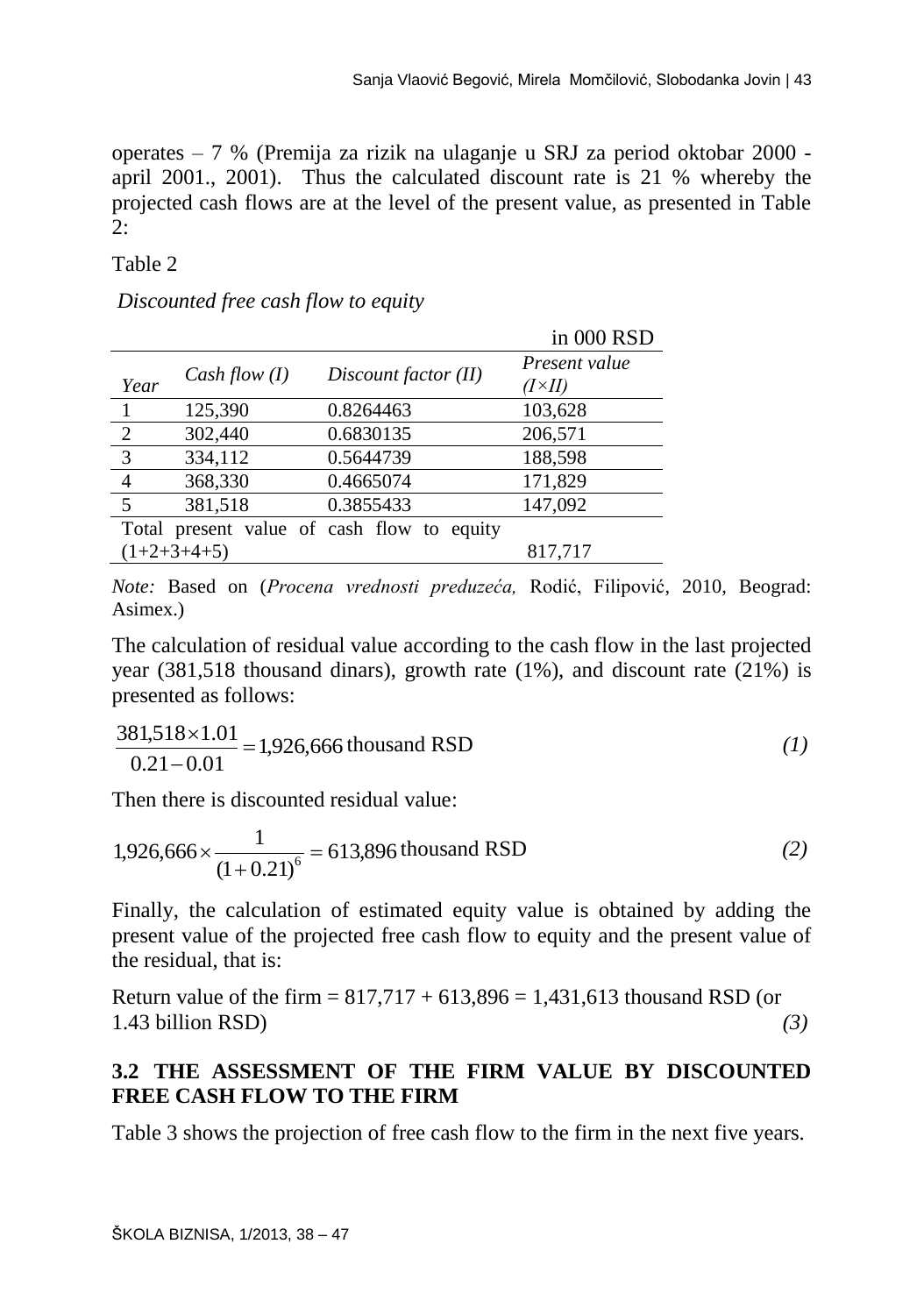44 **|** ADVANTAGES AND LIMITATIONS OF THE DISCOUNTED CASH FLOW TO FIRM VALUATION

#### Table 3

*The projection of free cash flow to the firm* 

 *in 000 RSD*

| Year of the projection:                                            | First  | Second Third |               | Fourth                                  | Fifth   |
|--------------------------------------------------------------------|--------|--------------|---------------|-----------------------------------------|---------|
| 1. EBIT $(1$ -tax item.)                                           |        |              |               | 344,702 368,973 404,939 441,883 445,056 |         |
| 2. Depreciation                                                    |        |              |               | 182,492 182,492 182,492 182,492 182,492 |         |
| 3. Investment in net working                                       |        |              |               |                                         |         |
| capital                                                            | 34.741 | 18,501       | 20.811 21.298 |                                         | 8.764   |
| 4. Cash flow to the firm $(1+2-3)$ 492,452 532,964 566,620 603,077 |        |              |               |                                         | 618.784 |

*Note:* Based on (*Procena vrednosti preduzeća,* Rodić, Filipović, 2010, Beograd: Asimex.)

To calculate the average weighted cost of capital, the following information is needed:

- rate of return on equity  $-14\%$
- $\bullet$  the price of debt 12 %
- $\bullet$  the share of equity in the total financing sources 71.67 %
- $\bullet$  the share of debt in the total financing sources 28.33 %
- tax rate  $-10\%$

Table 4

WACC = 
$$
(71.67 \times 0.14) + (28.33 \times 12) \times (1 - 0.10) = 13.09 \%
$$
 (4)

To obtain the discount rate it is necessary to include the rate of investment rate in the country in which the company operates:  $13.09 \% + 7 \% = 20.09 \%$ . Therefore, the discount rate of  $20.09\%$  is used to assess the firm value by discounted free cash flow to the firm. The present value of the projected free cash flow to the firm is calculated in Table 4.

|      |                 |                                                    | in 000 RSD                    |
|------|-----------------|----------------------------------------------------|-------------------------------|
| Year | Cash flow $(I)$ | Discount factor (II)                               | Present value $(I \times II)$ |
|      | 492,452         | 0.8327088                                          | 410,069                       |
|      | 532,964         | 0.6934039                                          | 369,559                       |
|      | 566,620         | 0.5774036                                          | 327,169                       |
|      | 603,077         | 0.480809                                           | 289,965                       |
|      | 618,784         | 0.4003739                                          | 247,745                       |
|      |                 | Total present value of net cash flow $(1+2+3+4+5)$ | 1,644,507                     |

*Discounted free cash flow to the firm*

*Note:* Based on (*Procena vrednosti preduzeća,* Rodić, Filipović, 2010, Beograd: Asimex.)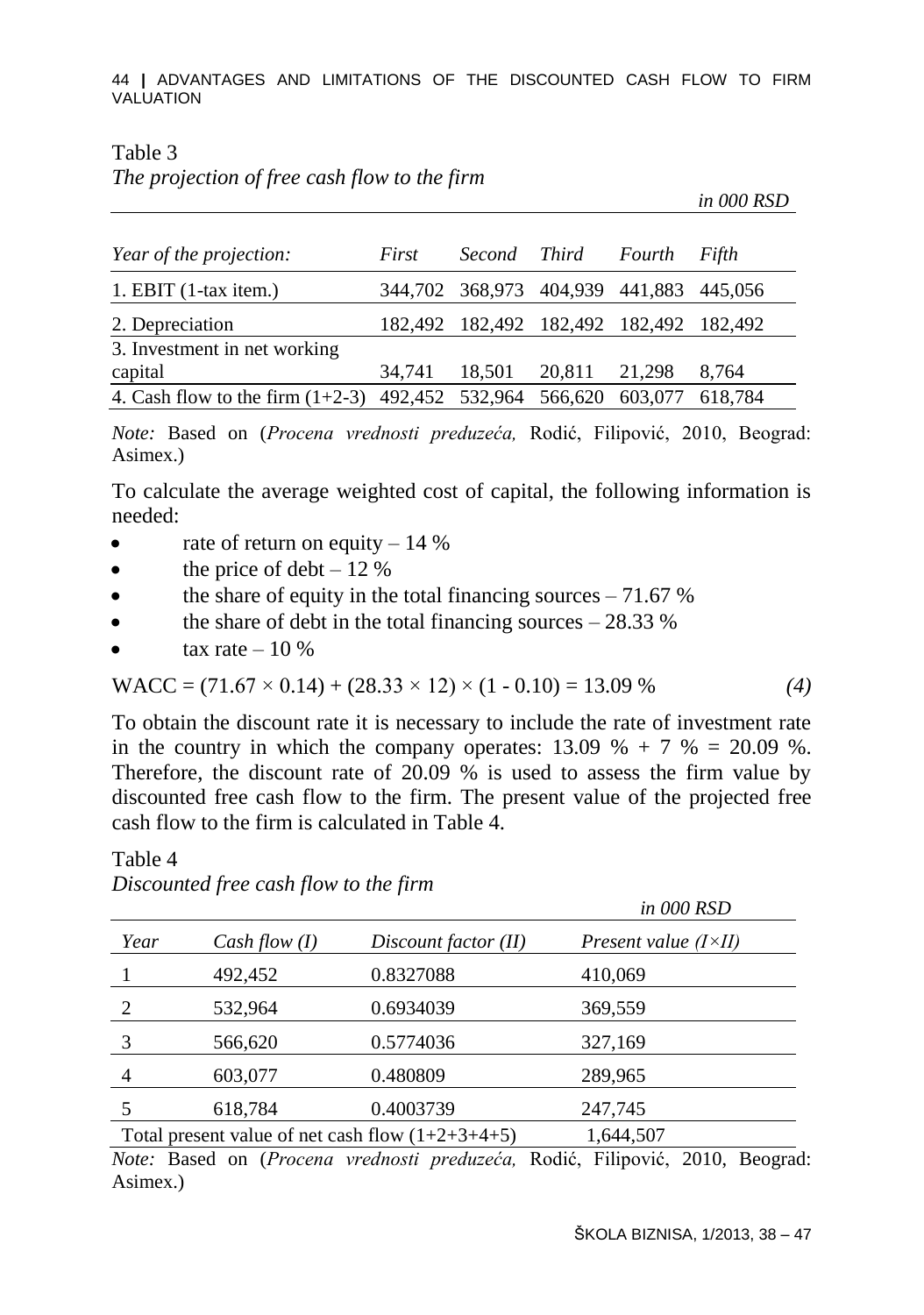The calculation of the residual value according to the net cash flow in the last projected year (618,784 thousand dinars), growth rate (1%), and discount rate (20,09%) is presented as follows:

$$
\frac{618,784 \times 1.01}{0.2009 - 0.01} = 3,273,820
$$
 thousand RSD (5)

Then, there is a discounted residual value:

$$
3,273,820 \times \frac{1}{(1+0.2009)^6} = 1,091,475 \text{ thousand RSD} \tag{6}
$$

The firm value is obtained by deducing the debt value on the date of the assessment from the sum of the present values of the projected free cash flow to the firm and residuals:

Return firm value =  $1,644,507 + 1,091,475 - 1,024,935 = 1,711,047$  thousand RSD or 1.71 billion RSD **(7) (7) (8) (8) (8) (8) (8) (8) (8) (8) (8) (8) (8) (8) (8) (8) (8) (8) (8) (8) (8) (8) (8) (8) (8) (8) (8) (8) (8) (8) (8) (8) (8)**

The total number of issued shares of the given company is 117,301. Having this in mind, and according to the calculated return firm value, the value of one share can be calculated in the following manner:

 Value per share calculated according to the return firm value obtained by discounted free cash flow to equity is:

1,431,613,000 / 117,301 = 12,205 dinars *(8)* 

 Value per share calculated according to the return firm value obtained by discounted free cash flow to the firm is:

$$
1,711,047,000 / 117,301 = 14,587 \text{ dinars}
$$
 (9)

At the moment of the valuation of the firm, the market value of the share of this firm at the Belgrade Stock Exchange was 12,199 dinars.

### **4. CONCLUSION**

According to the presented elements necessary for determining the firm value by FCFE or FCFF, it can be seen that both approaches have the same aim and it is to determine the value of equity of the firm. Likewise, there are other differences related to the procedure of the valuation of the firm by the mentioned approaches:

structure of cash flows (FCFE and FCFF)

 discount rate (rate of return on equity and average weighted cost of capital)

determining the value of equity (directly and indirectly).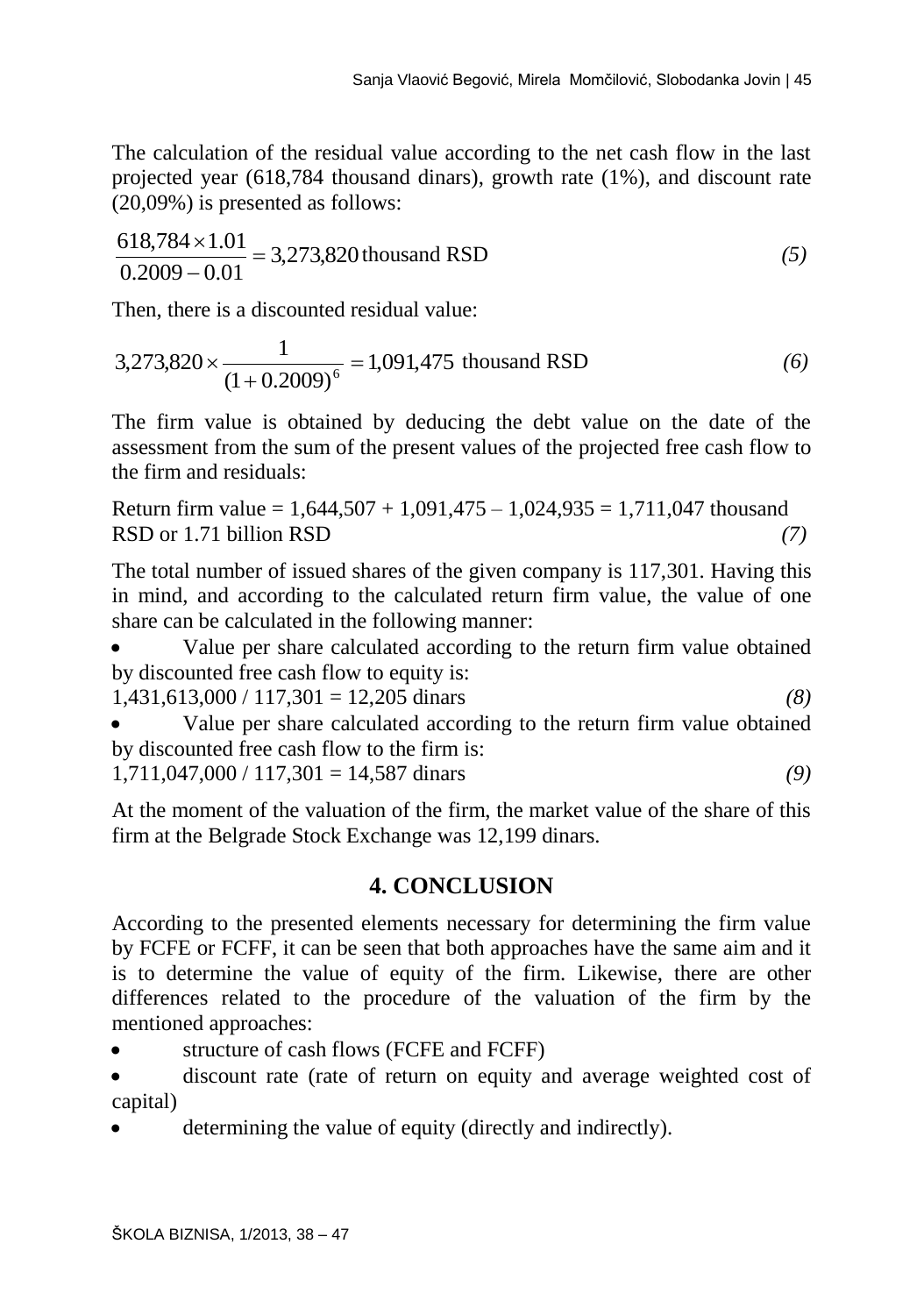46 **|** ADVANTAGES AND LIMITATIONS OF THE DISCOUNTED CASH FLOW TO FIRM VALUATION

The noticed differences bring to advantages but also to limitations in the approaches of assessment.

The advantage of approach to the valuation of the firm by discounting free cash flow to equity is in the detailed design of the balance sheet and income statement which include all future inflows and outflows of funds. In this way, the projected balance is largely brought to real future balances. The result of estimates based on projected cash flows contributes to more accurate and more realistic value of the company.

However, this advantage may also be a limitation in the application of the free cash flow to equity model if the projection of cash flow is not done properly. The limitation is the difficulty of the prediction of the structure of financial sources for companies. The difficulty is reflected in the definition of the outstanding debt repayment plans as well as the projection of new debt.

The prediction of interest cost may represent another limitation. The assessor's choice of the dynamics of the payment of loan obligations influences the source of financing and the amount of interest cost. Namely, the assessor may decide to project loan payment in decreasing or the same annuities. Also, it is possible to have payment of interest annually or after six months rather than monthly so it leads to different interest cost. The amount of interest cost influences the amount of net profit in every year of the projection. The amount of net profit in every year of the projection reflects on the total assessed value of the company calculated by discounted free cash flow to equity. Likewise in the structure of financing source there can be indebtedness to the linked business entities that are approved by non-realistic low interest rate. In that case it is necessary to assess such debt by the valid market interest rate.

The advantages of the valuation of the firm by discounting free cash flow to the firm is reflected in its simplicity and velocity of the valuation compared to the approach to assess the value by discounted free cash flow to equity. The simplicity of the approach comes from neglecting cash flows bound to debt and interest, which at the same time means neglecting their changes during the period of the projection. Subsequently, there is a limitation while the calculation of the average weighted cost of capital because the balance on the date of the assessment is taken for the share of own and borrowed sources in the total financing sources. There is the change neglect of their relation in the projected period occurred due to the outstanding debt paying or new debt. Likewise, the price of the borrowed sources necessary for the calculation of the average weighted cost of capital represents the cost of the debt on the date of the assessment. The cost of the debt is determined according to the average